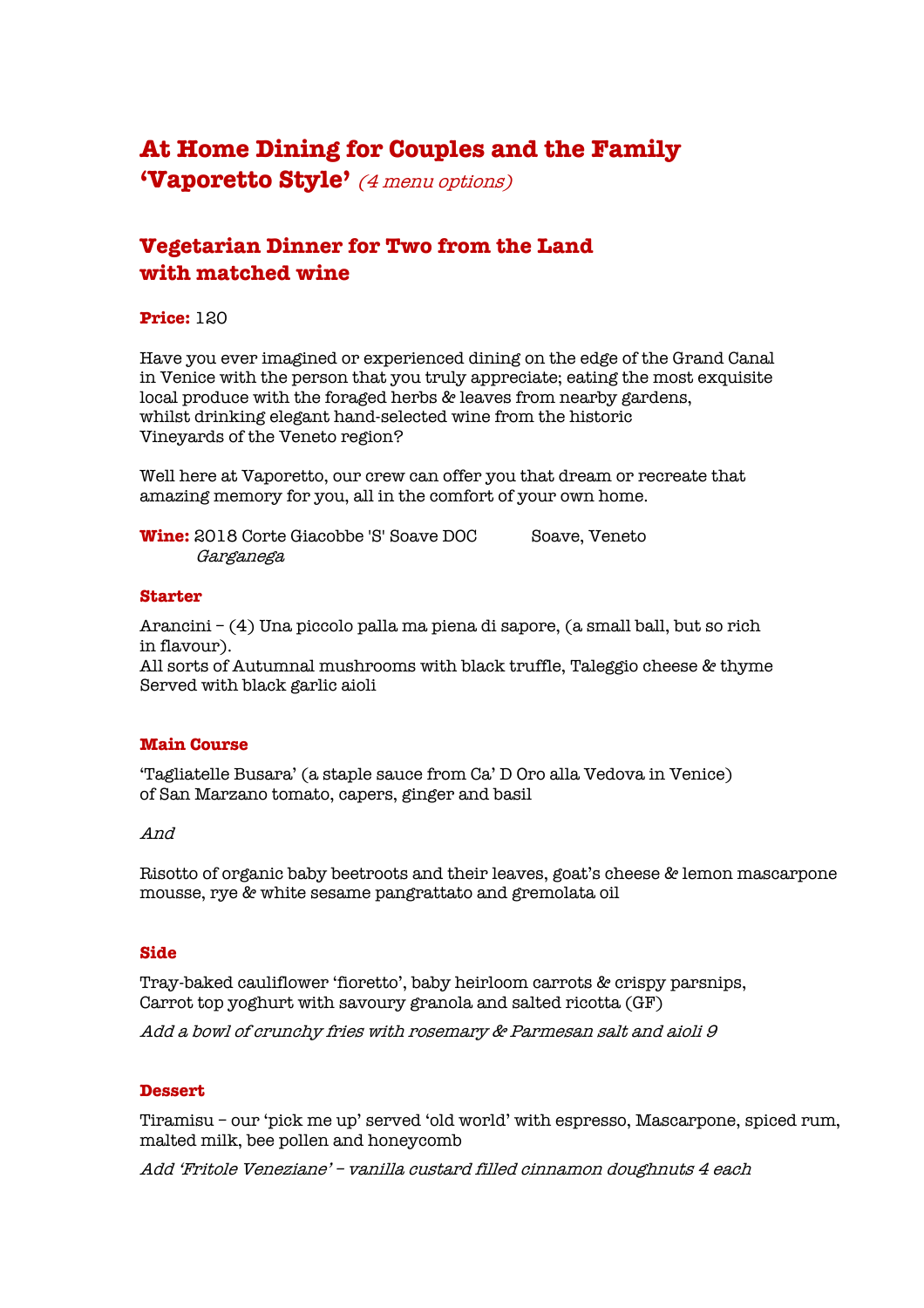# **Pescatarian Dinner for Two from the Lagoon with matched wine**

### **Price:** 120

Have you ever imagined or experienced dining on the edge of the Grand Canal in Venice with the person that you truly appreciate; eating the most exquisite locally caught seafood from its lagoon and foraged herbs & leaves from nearby gardens, whilst drinking elegant hand-selected wine from the historic Vineyards of the Veneto region?

Well here at Vaporetto, our crew can offer you that dream or recreate that amazing memory for you, all in the comfort of your own home.

**Wine:** 2018 Corte Giacobbe 'S' Soave DOC Soave, Veneto Garganega

### **Starter**

Arancini (4) – Una piccolo palla ma piena di sapore, (a small ball, but so rich in flavor).

Baccala (dried salted cod) in mace scented milk with preserved lemon & wild garlic Served with black garlic aioli

### **Pasta**

Spaghetti 'Vongole' – Cloudy Bay Petite Diamond Clams with Soave, chilli, garlic, parsley and Cape Schanck extra virgin olive oil (P)

### And

'Tagliatelle Busara' (a staple sauce from Ca' D Oro alla Vedova in Venice) of San Marzano tomato, capers, ginger, basil with chopped tiger prawns

Add a bowl of crunchy fries with rosemary & Parmesan salt and aioli 8

### **Side**

'The Garden of Venice' – Treviso style salad of Radicchio & other bitter leaves with raspberry & chamomile vinegar

### **Dessert**

Tiramisu – our 'pick me up' served 'old world' with espresso, Mascarpone, spiced rum, malted milk, bee pollen and honeycomb

Add 'Fritole Veneziane' – vanilla custard filled cinnamon doughnuts 4 each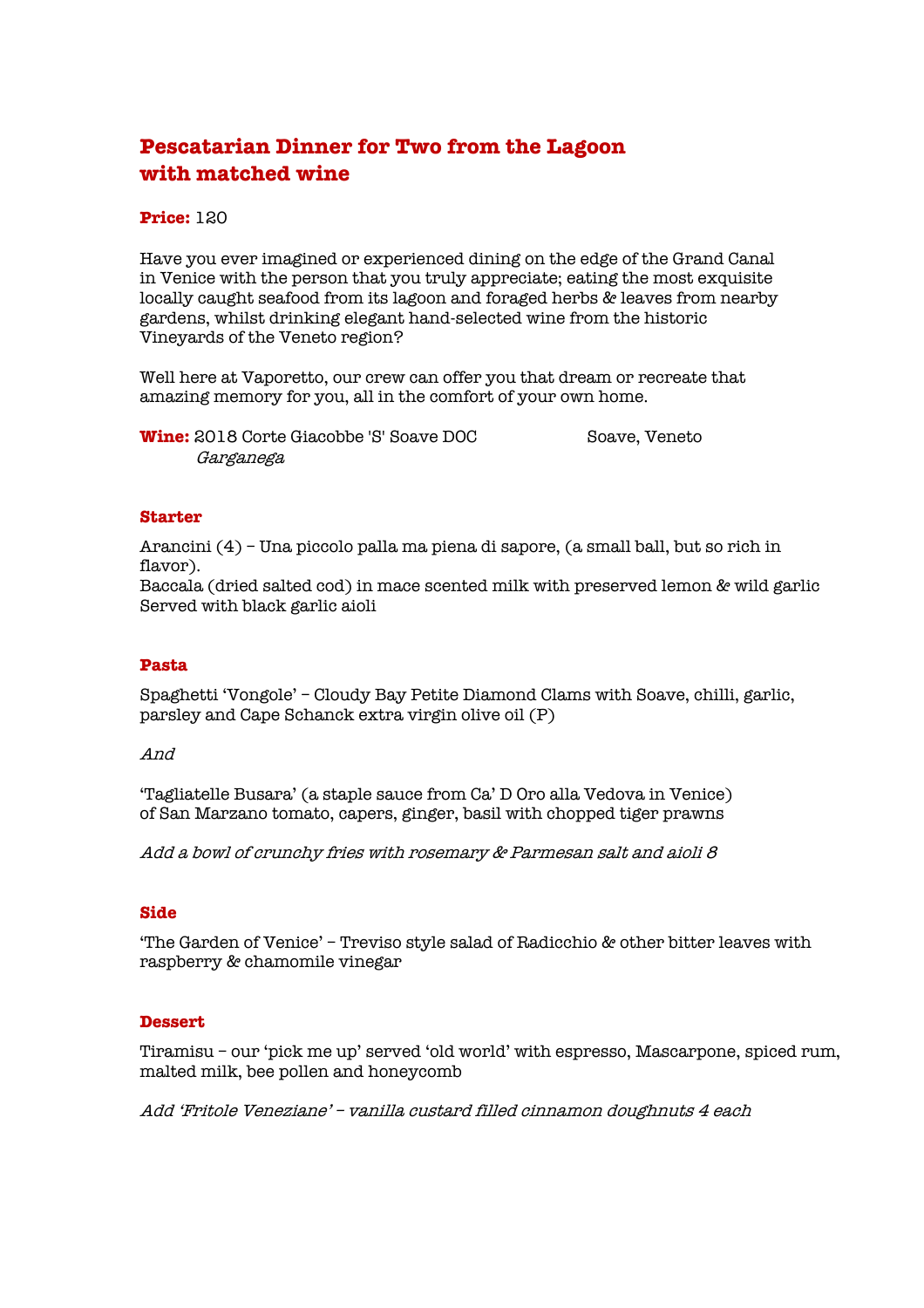# **Carnivore Dinner for Two from the Farm with matched wine**

### **Price:**120

Have you ever imagined or experienced dining on the edge of the Grand Canal in Venice with the person that you truly appreciate; eating the most exquisite local produce from the farm and land with foraged herbs & leaves from nearby gardens, whilst drinking elegant hand-selected wine from the historic Vineyards of the Veneto region?

Well here at Vaporetto, our crew can offer you that dream or recreate that amazing memory for you, all in the comfort of your own home.

**Wine:** 2018 Le Morette Bardolino, Veneto, Italy Corvina / Rondinella DOC

### **Starter**

Arancini (4) – Una piccolo palla ma piena di sapore, (a small ball, but so rich in flavour).

All sorts of Autumnal mushrooms with black truffle, Taleggio cheese & thyme Served with black garlic aioli

### **Pasta**

Potato Gnocchi, lamb shoulder ragu, 'sacchetti veneti' (a spice pouch of cloves & bay) leeks, Porcini mushrooms, parsley and truffled Pecorino

### And

Rigatoni with 'scarti di macellaio' (from Josh, our local butcher at Glenferrie Gourmet) 6 hour braised beef with, star anise, Sangiovese wine and Parmesan

### **Side**

'The Garden of Venice' – Treviso style salad of Radicchio & other bitter leaves with raspberry & chamomile vinegar (GF)

Add a bowl of crunchy fries with rosemary & Parmesan salt and aioli 8

### **Dessert**

Tiramisu – our 'pick me up' served 'old world' with espresso, Mascarpone, spiced rum, malted milk, bee pollen and honeycomb

Add 'Fritole Veneziane' – vanilla custard filled cinnamon doughnuts 4 each